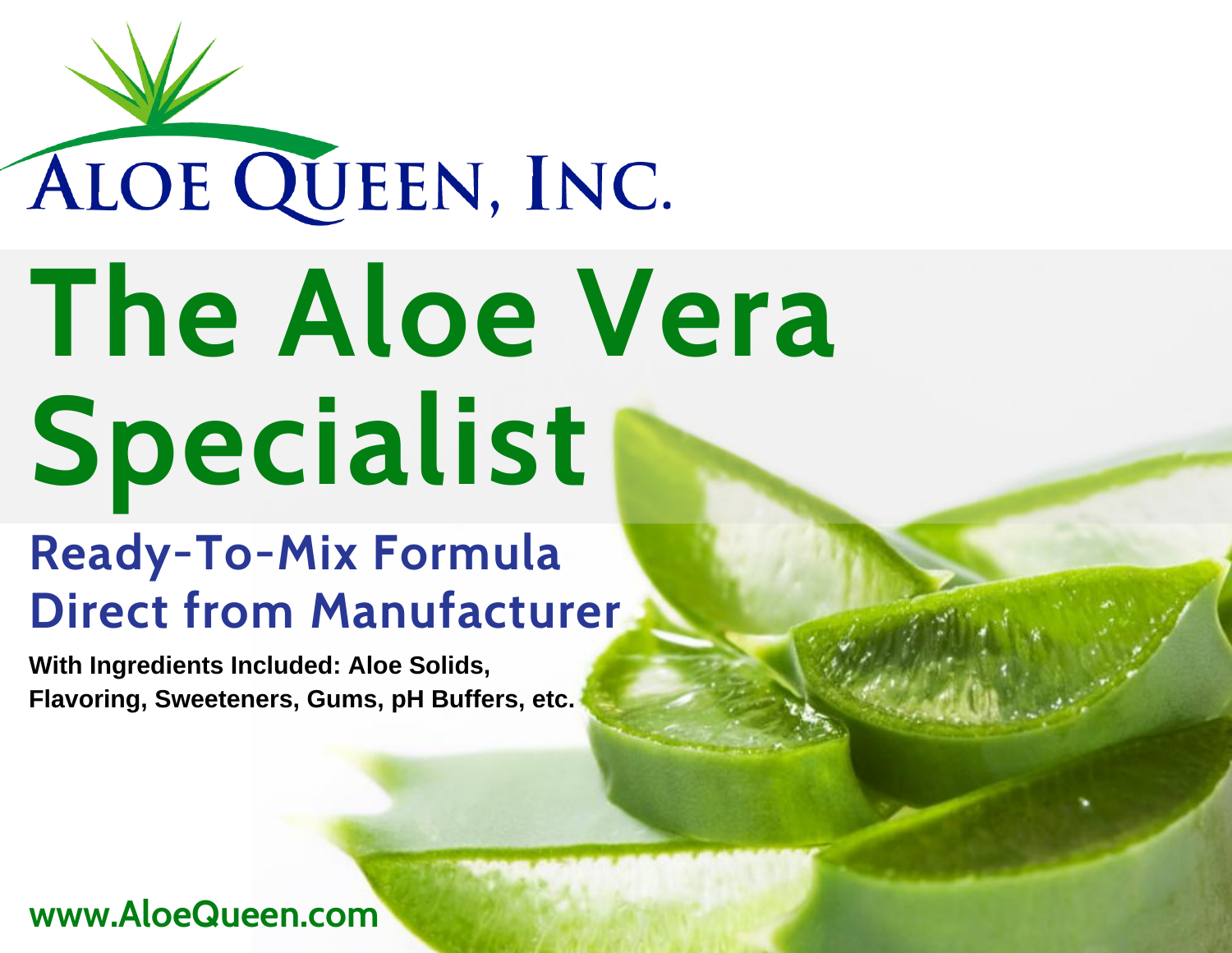## **Rise in Aloe Vera Consumption**

**There is an increasing trend for Natural & Plant-Based beverages worldwide as more information is learned about the adverse effects of soft drinks on our health. As our customers become aware of the many benefits of consuming natural and organic beverages, the soft drink industry is shifting to more healthconscious choices for the consumer. Currently, Aloe Vera tops other products as the best functional beverage due to its vast nutritional and nutraceutical properties.**

#### **Aloe Vera and Health Benefits**

**Aloe Vera contains an abundance of Polysaccharides, trace minerals, vitamins, minerals, enzymes and amino acids that have amazing health benefits for the immune system. Aloe Vera is low in sodium, fat free, vegan, gluten free and contains no artificial colors or preservatives.**







# **ALOE QUEEN INC.**

**1**

**Aloe Vera Specialist**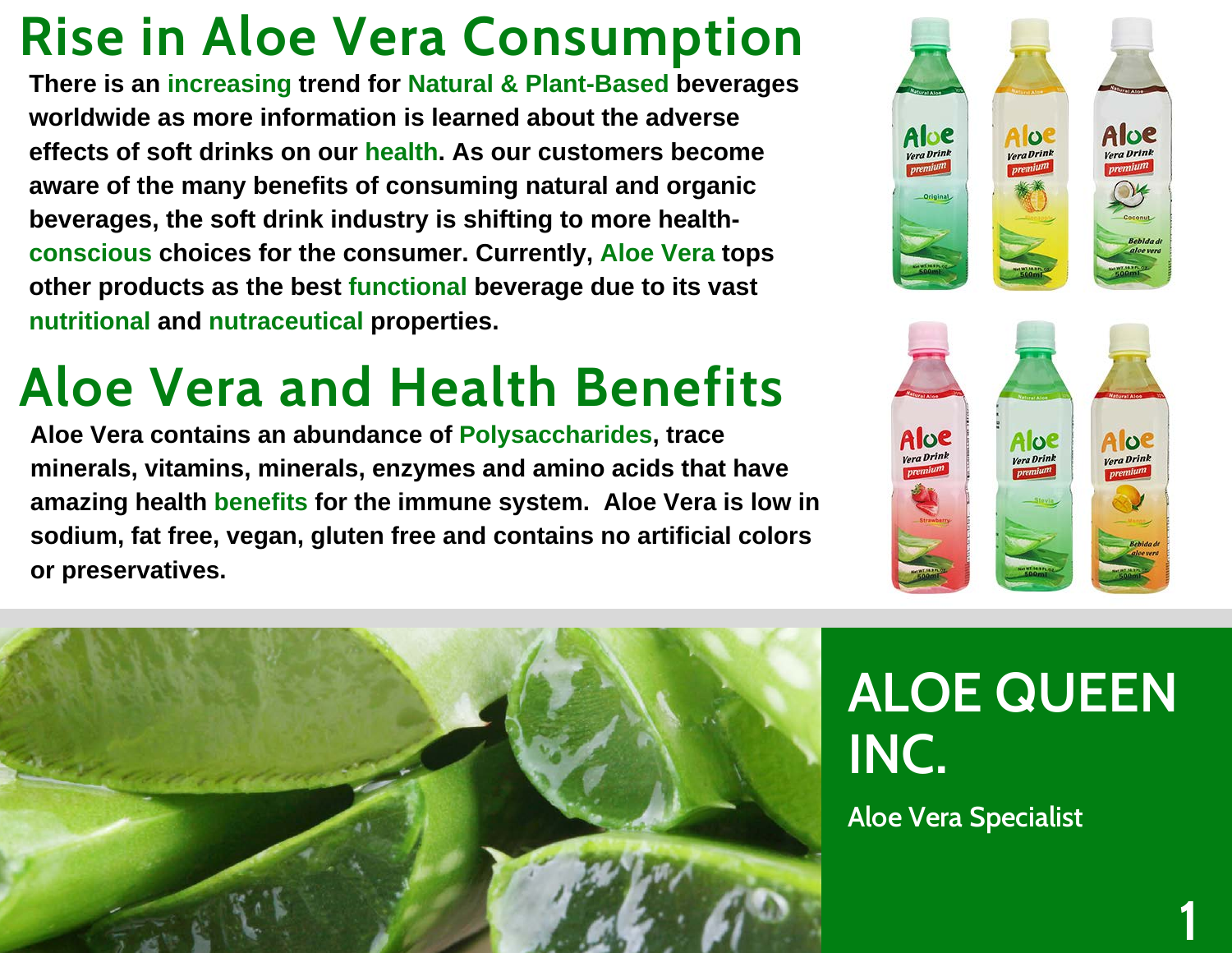#### **Customize Your Aloe Vera Premixture**

**Customize your RTB (Ready To Bottle) Aloe Vera Mixture in various ways to accommodate your specific market. No complicated steps! Receive your formulation kit and follow the following steps:**

- 1. Heat Filtered Water (190°F / 88°C)
- 2. Add Aloe Queen Premixture for Dilution
- 3. Add Pulp (if desired)
- 4. Cool Down For Pulp Suspension
- 5. Ready to Bottle



Aloe Drink Premix

**White Grape**

**ALOE QUEEN, INC.** 

**Aloe Queen provides the most convienient Time To Market Aloe Vera Product in the Industry, with the highest purity and quality available for your customization - guaranteed.**

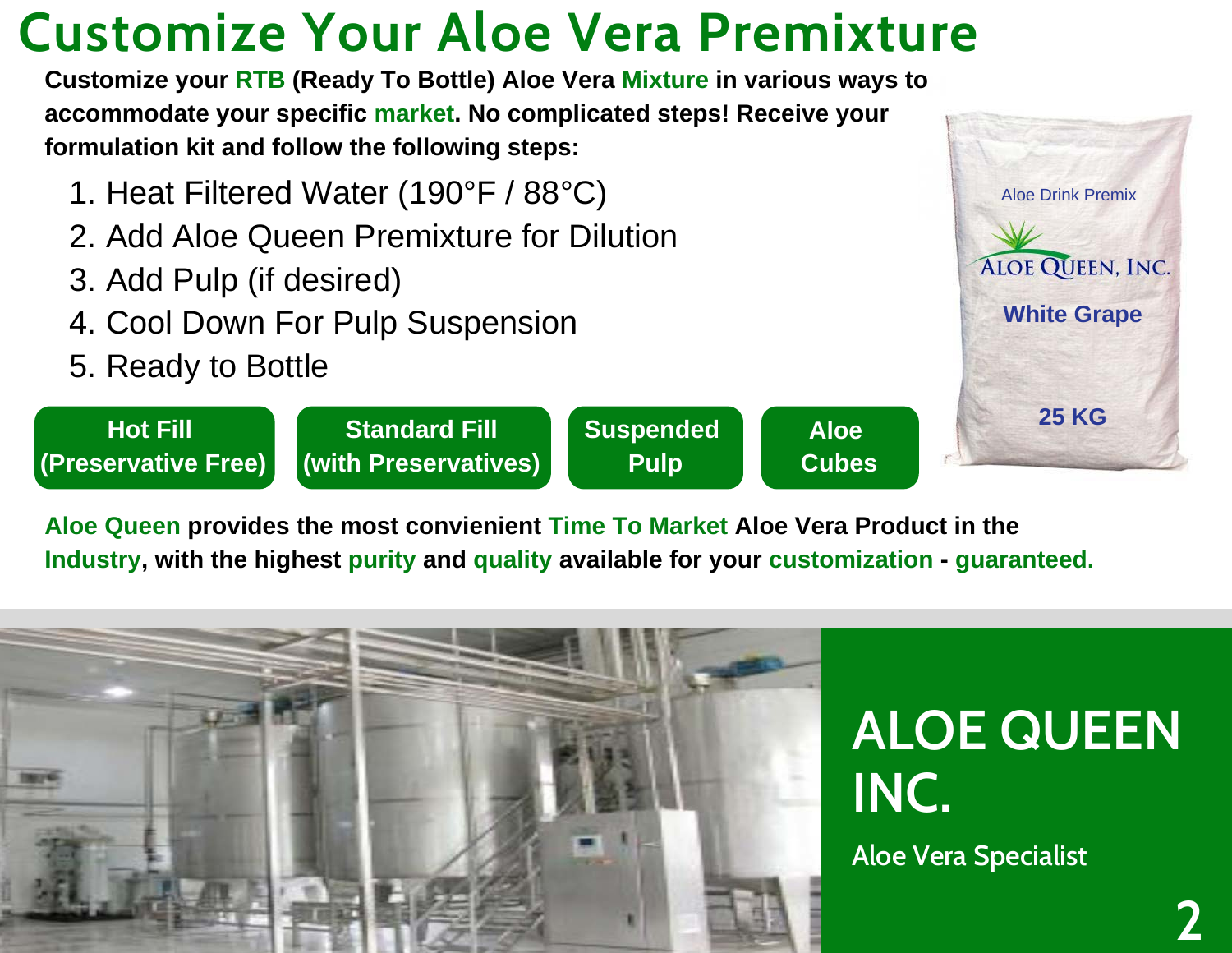## **Choose Your Flavors**

**Aloe Queen's Ready-To-Mix Aloe Vera Powder allows for full customization of flavors if desired. Choose a custom blend for your market with your traditional or regional fruit flavors:**

• Mango

- Guanabana
- Grapes
- Berries
- Pineapple
- *Any Flavor You Can Think of, we can make!*







**Aloe Vera Specialist**

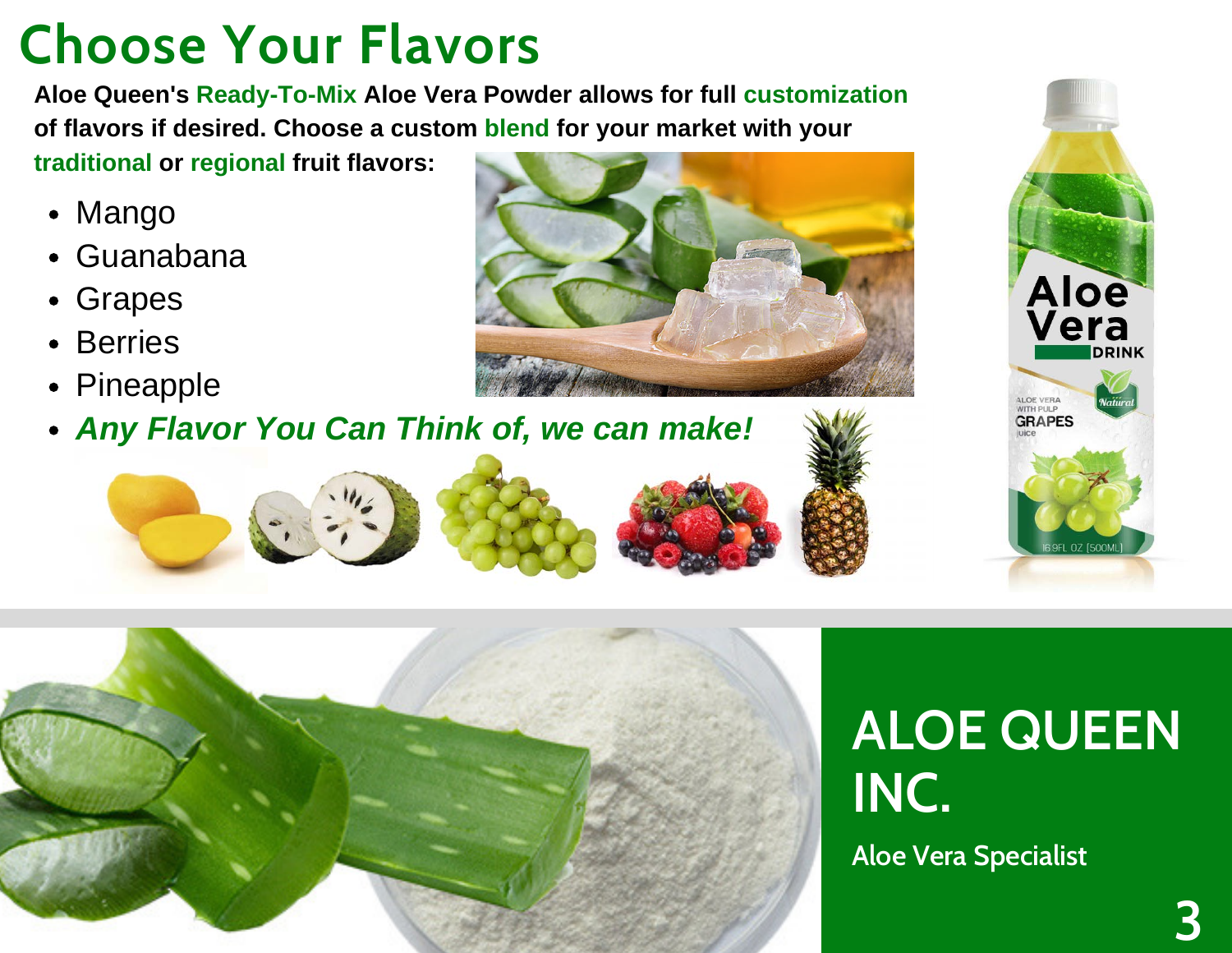## **Aloe Vera Premix Information**

#### **Ingredients:**

• Aloe Vera Gel Powder, All-Natural Flavor, Citric Acid, Sodium Citrate, Gellan Gum, Calcium Chloride, Ascorbic Acid, Cane Sugar, Sucralose.

#### **PreMix to be diluted:**

- One **25 KG** sack will produce **200 Gallons** of Aloe Vera Drink
- **40 KG** of 5mm Diced **Aloe cubes** required
- **Logistics** Different cube size available **Perfectly Balanced Formula!**
	- Aloe Drink PreMix available in **25 KG sacks** or **1 tonne totes**
	- Aloe Vera Diced Cubes available in **200 KG drums**.
	- FOB **McAllen TX 78504 USA**
	- **International Shipments via Port of Houston TX**





**Tonne** 

## **ALOE QUEEN INC.**

**Aloe Vera Specialist**